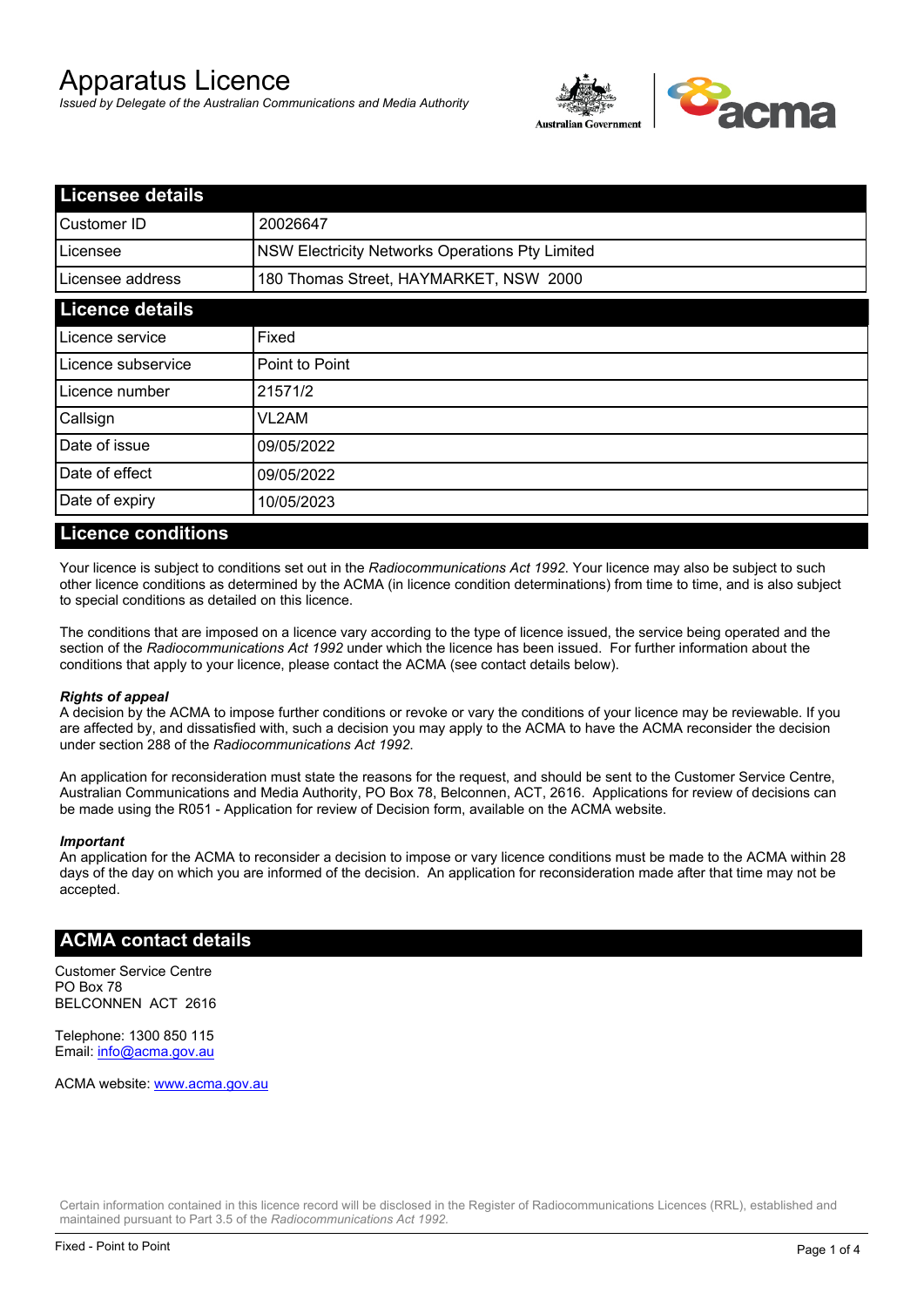# **Special Conditions applying to licence no.: 21571/2**

No interference shall be caused to any Radiocommunication station or service and no protection from interference t such stations or services shall be afforded.

# **Advisory Notes applying to licence no.: 21571/2**

Conditions applicable to the operation of Point to Point station(s) authorised under this licence can be found in the Radiocommunications Licence Conditions (Apparatus Licence) Determination and the Radiocommunications Licence Conditions (Fixed Licence) Determination, the 'fixed licence lcd'. Copies of these determinations are available from the ACMA and from the ACMA home page (www.acma.gov.au).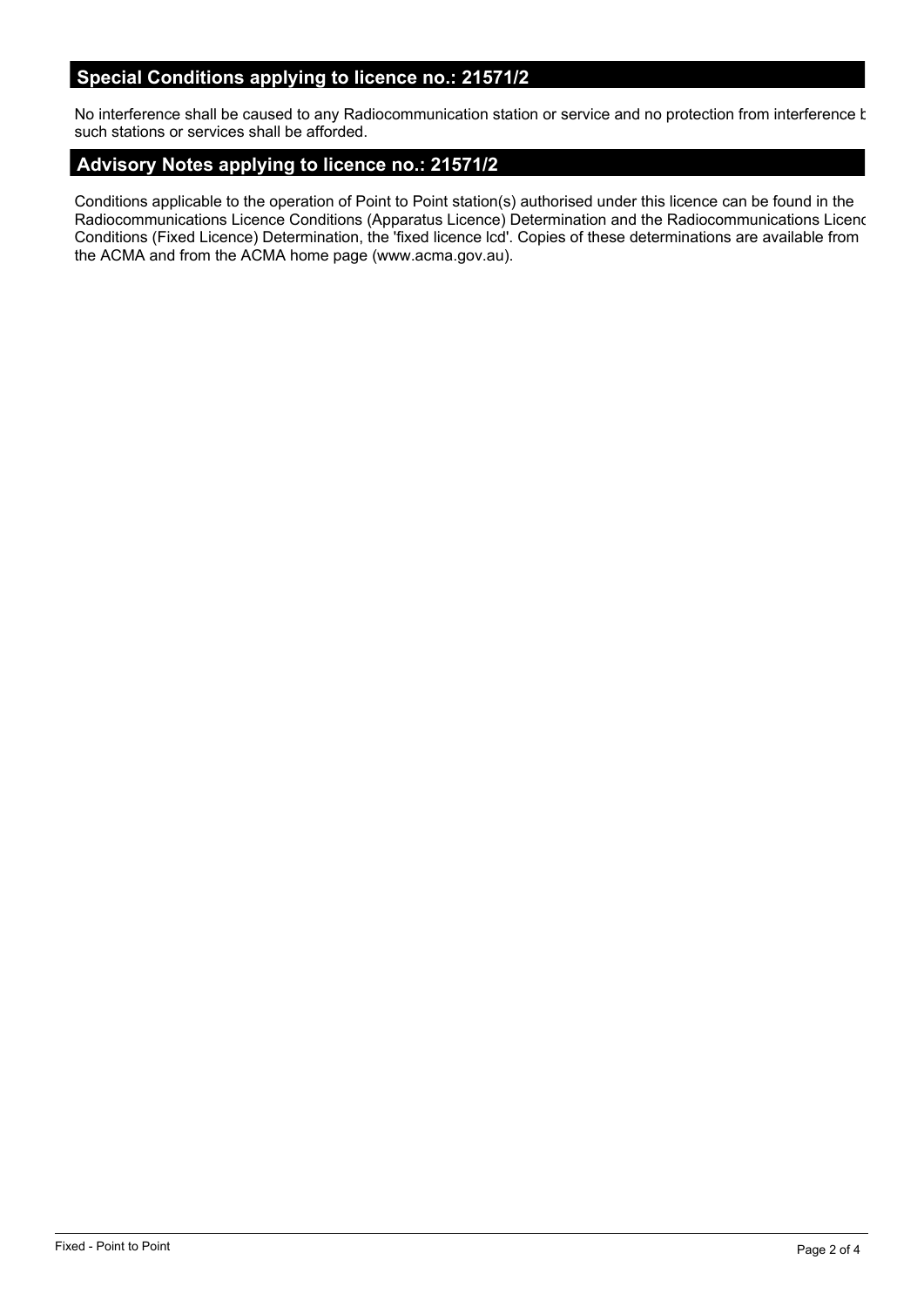# **Technical characteristics**

Below is a summary of the technical characteristics of the licensed service. Further technical details not displayed here may be found on the ACMA website.

### **Link 1**

| <b>Site details</b>                   | Site 1                                           | Site <sub>2</sub>                                           |
|---------------------------------------|--------------------------------------------------|-------------------------------------------------------------|
| Site ID                               | 10712                                            | 10420                                                       |
| Site address                          | Transgrid Tower, MT CANOBOLAS<br><b>NSW 2800</b> | Communications Tower, Tower Road,<br>SHOOTERS HILL NSW 2787 |
| Co-ordinates (GDA94)                  | Long: 148.9811<br>Lat: -33.34557                 | Lat: -33.898042<br>Long: 149.849567                         |
| <b>Equipment details:</b>             |                                                  |                                                             |
| Assigned TX frequency   44.670000 MHz |                                                  | 42.670000 MHz                                               |
| Assigned RX frequency   42.670000 MHz |                                                  | 44.670000 MHz                                               |
| <b>Bandwidth</b>                      | 20.0000 kHz                                      | 20.0000 kHz                                                 |
| Freq. assign. ID                      | 0000540385                                       | 0000540387                                                  |
| Transmitter power                     | 50.00 W                                          | 50.00 W                                                     |
| <b>EIRP</b>                           | 83.00 W                                          | 83.00 W                                                     |
| Emission designator                   | 16K0F3E                                          | 16K0F3E                                                     |
| Antenna details                       |                                                  |                                                             |
| Antenna ID                            | 67                                               | 1003                                                        |
| Antenna polarisation                  | V - Vertical linear                              | V - Vertical linear                                         |
| Antenna azimuth                       | 127.61                                           | 307.13                                                      |
| Antenna height (m)                    | $\mathbf 0$                                      | 0                                                           |
| Antenna type                          | Dipole-D                                         | Yagi (Vertical Polarisation)-Y                              |